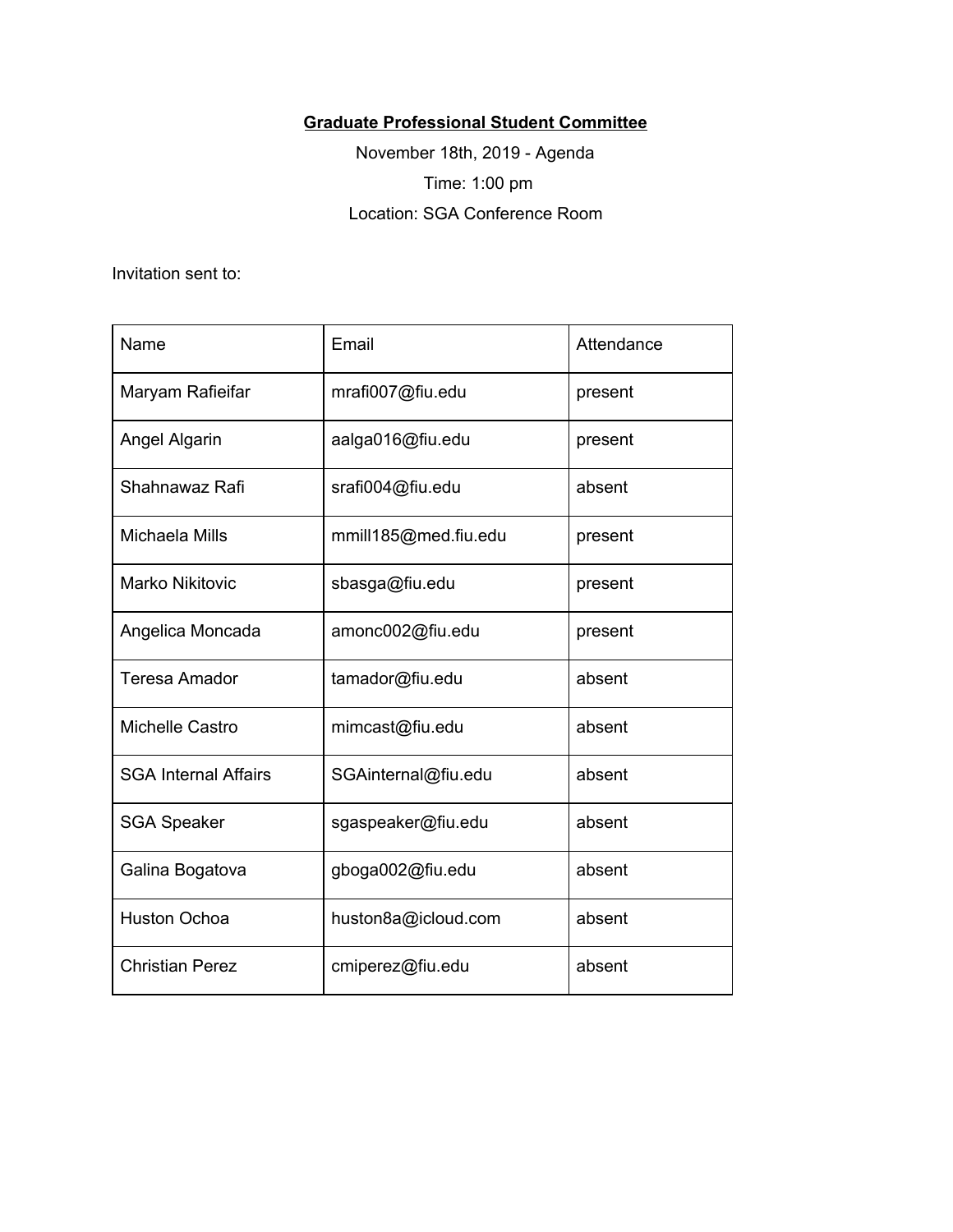For this meeting we will address the following points:

- 1. GradSkeller lessons learned
	- We need to plan better for timing: Food pick-up, setup, advertising, etc.
	- Clear instructions on how food is paid for
	- Assign member responsibilities clearly
	- Hide food items so people are more considerate
	- Make a document for future events with instructions from Teresa
	- We should change the location to target that particular college
	- Positives:
		- i. CAPS attendance
		- ii. Student interactions
		- iii. Input from grad students (see [sticky](https://docs.google.com/document/d/1yKJ5cILzLTODP0iPSGrtZsHbAz2qbw6NdduiqyxhmqM/edit?usp=sharing) notes)
		- iv. Ask someone from UGS to be present (Dr. Kos)
		- v. Next GradSkeller should be a Townhall (Marko)
- 2. GSAW
	- Suggestion to change the format of GSAW so that it can be more inclusive and more "appreciative" for all grads
		- i. Pre-social ice-cream
		- ii. More social events One large social event (we need to book the venue)
		- iii. Movie night
		- iv. Comedian
		- v. Invite a speaker
	- GAB suggested to create a "flash talk" for those who are not candidates since the 3MDissertation is limited doctoral candidates.
	- Have very nice giveaways:
		- i. GPSC phone pop-socket
		- ii. Raffle
		- iii. Spin the wheel
		- iv. Airpods
	- Request to meet with Dr Kos
		- i. did not reply to Maryam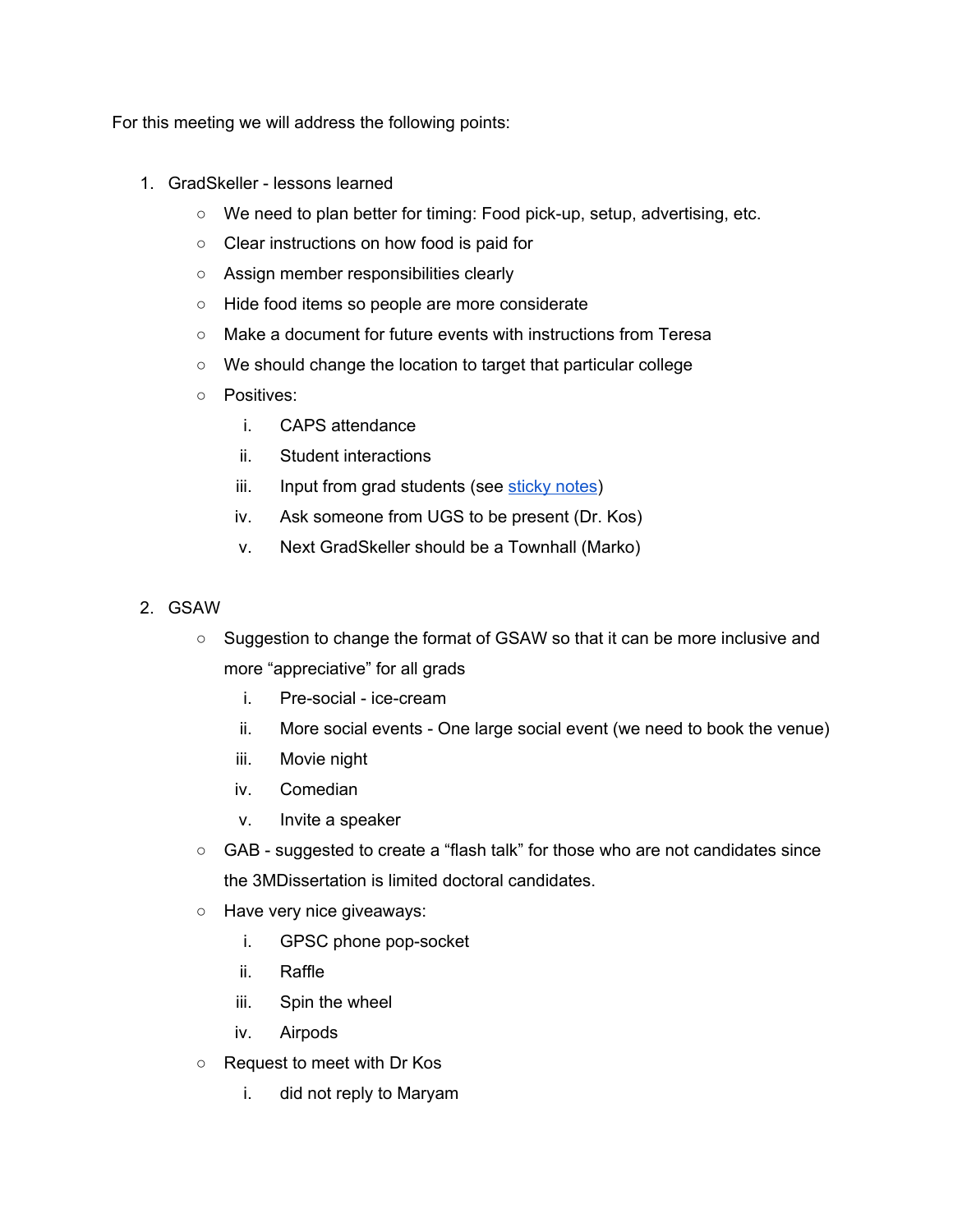- ii. Focused on mental health
- Social event to be done
	- i. Date: Can be done on 03-30, 04-01, or 04-02
	- ii. Venue: reservations.fiu.edu
	- iii. Refreshments:
- Attracting undergrads and grads to the event
	- i. How we advertise it
	- ii. Advertise all the topics so people are more interested in attending the poster
		- 1. Once we get all the abstracts, extract the topics

## Unfinished business:

- 3. Changes in the Graduate School policies (Valentina's question to Angel)
- 4. Dr. Thiru's (the chair of the Academic Policies and Personnel Committee (APPC) at FIU) email to Teresa about proposed cell phone policy
	- Invitation to attend the meeting of the Committee on Wednesday, November 20, 2019, from 4:00 p.m. until 5:00 p.m. in GL 835 (MMC) or HL 210 (BBC).
	- $\circ$  The committee will start discussing the need for a campus wide policy regarding the use of cell phones for non-academic purposes during class time. The discussion regarding the policy will most likely start around 4:20 p.m.
	- Please send a representative of your association to attend the meeting to let us know what graduate students think about such a policy.
	- Angelica: to attend meeting
- 5. Comments on GAB meeting on Nov 14 attended by Maryam
- 6. Discuss if we want to change GPSC to include more graduate students
- 7. Offering funding to GAB for an event. Email them?
- 8. Open discussion